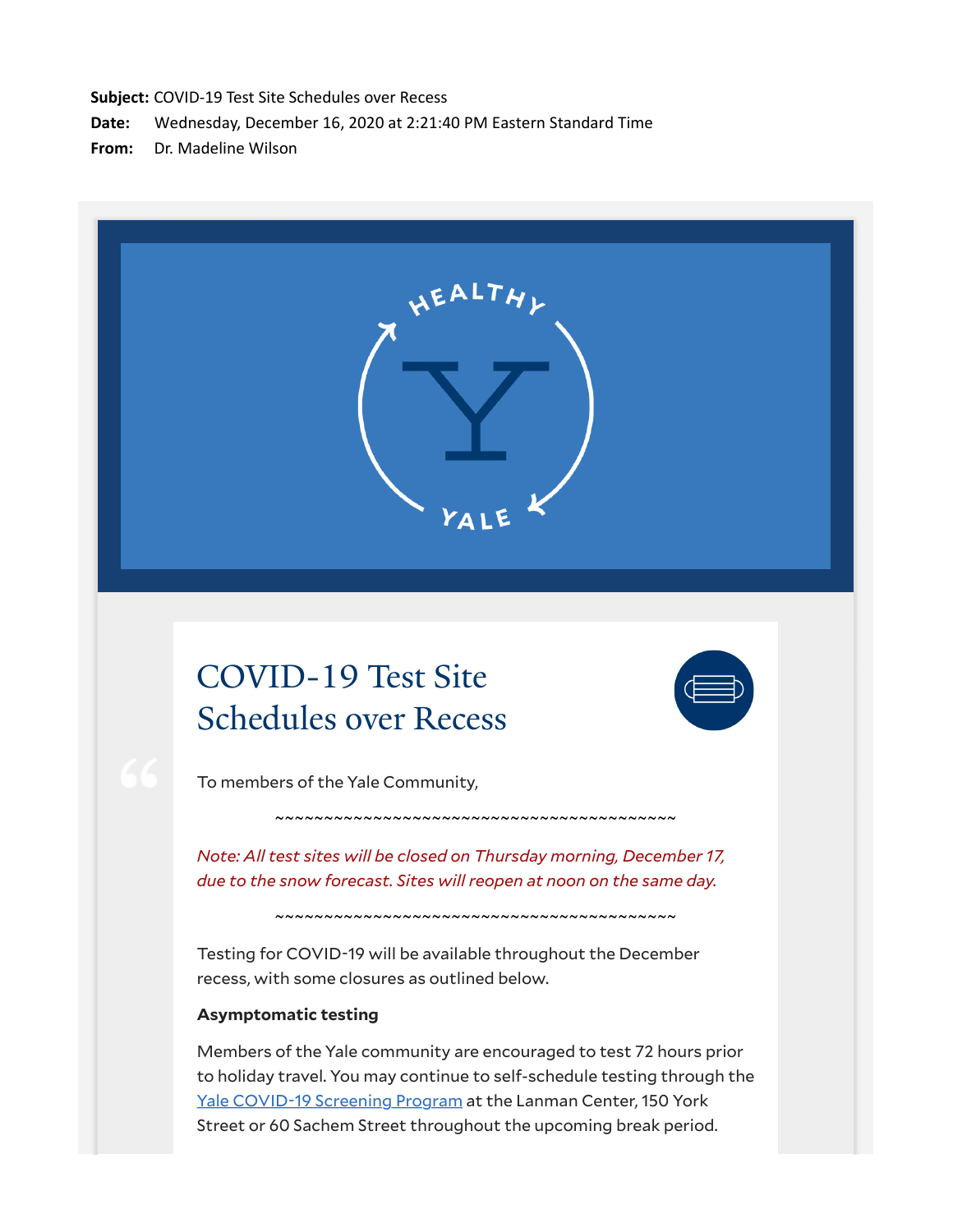- Test site hours have been extended to 9:00 p.m. on Tuesday, December 22, and Tuesday, December 29.
- All asymptomatic sites will **close at midday on Wednesday, December 23, and will be closed on December 24 and December 25**.
- Expanded post-holiday testing hours will be available on Saturday, December 26.
- All asymptomatic sites will **close at midday on Wednesday, December 30, and will be closed on December 31 and January 1.**
- Expanded post-holiday testing hours will be available on Saturday, January 2.
- To preserve testing access for everyone, if you need to change your appointment, please make sure to CANCEL the original appointment. This can be done easily in MyChart by navigating to the appointment.
- Remember to blow your nose prior to entering the test site.
- **If you have symptoms, please do NOT schedule at one of these sites (see below)**.

## **Symptomatic testing**

- Symptomatic testing is available 6 days a week through the Campus COVID Resource Line (CCRL) at 203-432-6604. In most cases same-day testing is possible.
- Testing will not be available on Christmas day or New Year's Day. Yale Health Acute Care (203-432-0123) is available 24-7 if needed.
- Symptomatic testing is available to all Yale students and all Yale employees regardless of insurance and to dependents of Yale Health members. In the event an employee who does not have Yale Health insurance has a positive test, the employee will be directed to follow up with their own primary care provider.
- For other questions about COVID testing, contact the CCRL at 203-432-6604, or go to the Yale COVID-19 Screening Program webpage.

Wishing you all a safe and restful December holiday and recess period from the Yale Testing Team,

Madeline S. Wilson, MD, FACP Chief Quality Officer